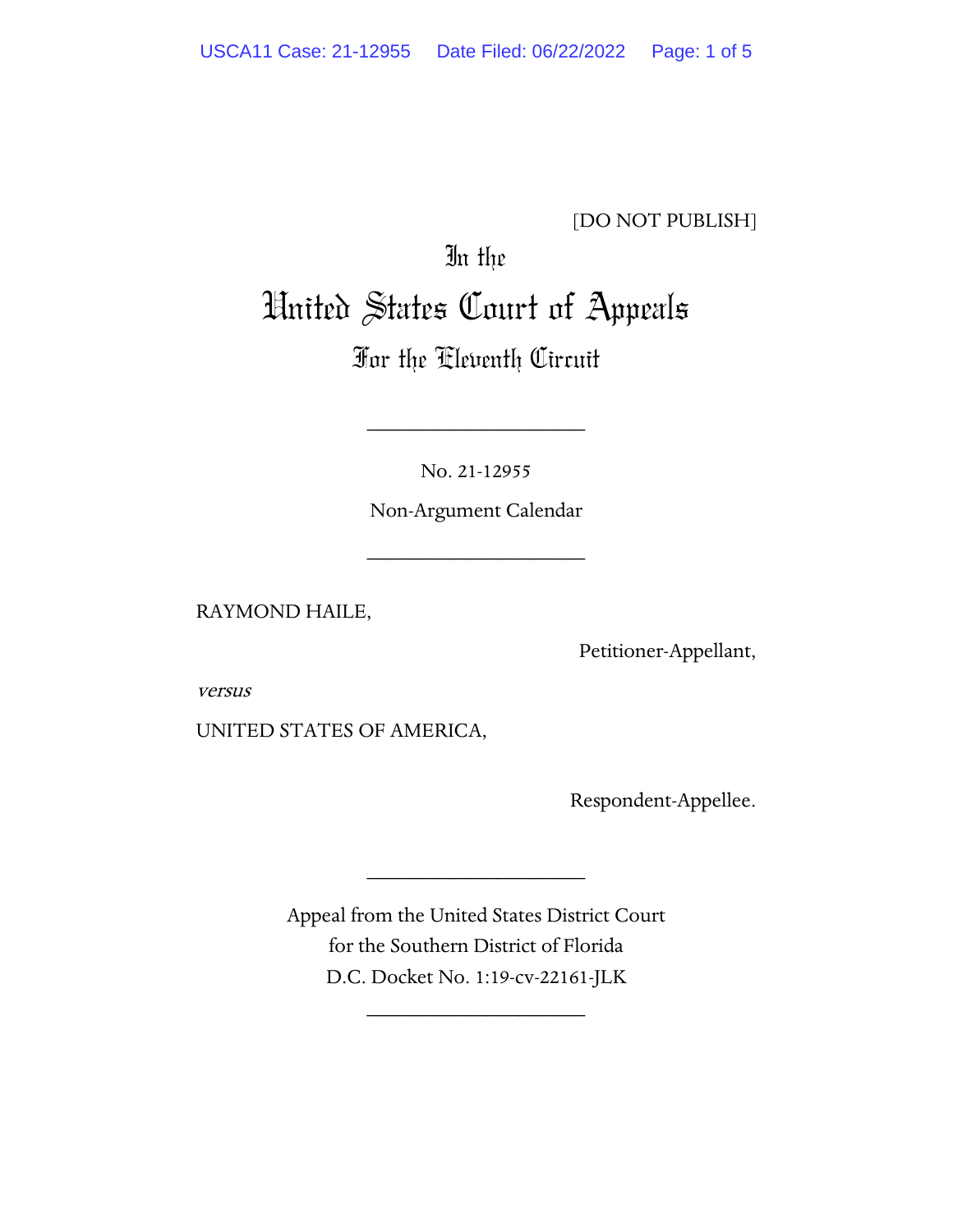#### 2 Opinion of the Court 21-12955

Before WILSON, ROSENBAUM, and GRANT, Circuit Judges.

#### PER CURIAM:

Raymond Haile, a federal prisoner proceeding *pro se*, appeals the district court's denial of his 28 U.S.C. § 2255 motion. We granted a certificate of appealability (COA) on whether Haile's trial counsel was ineffective for misadvising him during plea negotiations that he had three qualifying convictions for the purposes of the Armed Career Criminal Act (ACCA). After review, we find that Haile's trial counsel properly considered the current case law at the time of Haile's plea negotiations and thus was not ineffective for advising Haile that he had three qualifying convictions under ACCA.

When faced with the denial of a  $\S$  2255 motion, we review legal conclusions de novo and factual findings for clear error. Brown v. United States, 942 F.3d 1069, 1072 (11th Cir. 2019) (per curiam). Section 2255 allows federal prisoners to obtain post-conviction relief and set aside prior convictions when a sentence "was imposed in violation of the Constitution or laws of the United States." 28 U.S.C.  $\S$  2255(a). We review de novo a claim of ineffective assistance of counsel. Hagins v. United States, 267 F.3d 1202, 1204 (11th Cir. 2001).

To succeed on a claim of ineffective assistance of counsel, a movant must show that counsel's performance was deficient and prejudiced him. Strickland v. Washington, 466 U.S. 668,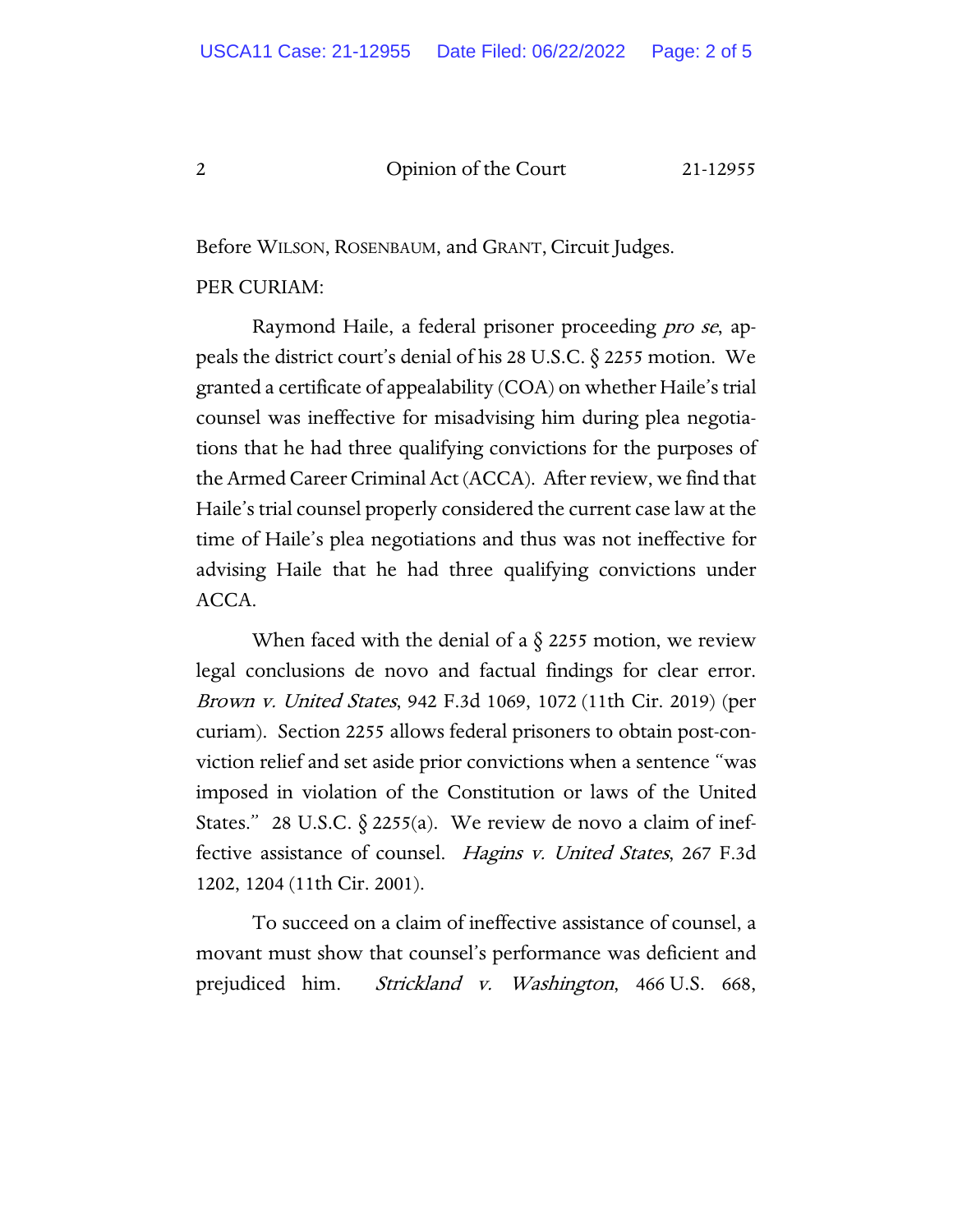21-12955 Opinion of the Court 3

687 (1984). Counsel has a right to form strategies that are reasonable at the time of trial and to balance limited resources in accordance with effective tactics and strategies. *Harrington v. Richter*, 562 U.S. 86, 107 (2011). An attorney does not render ineffective assistance by failing to make an argument that depends on a future development of law. *Brewster v. Hetzel*, 913 F.3d 1042, 1057 (11th Cir. 2019).

Under the ACCA, a defendant convicted of being a felon in possession of a firearm is subject to a mandatory minimum sentence of 15 years' imprisonment if he has 3 prior convictions for a serious drug offense or violent felony "committed on occasions different from one another." 18 U.S.C.  $\S$  924(e).

In Wooden v. United States, the Supreme Court rejected the Sixth Circuit's holding that the different-occasions provision was satisfied whenever crimes occurred sequentially instead of simultaneously. 142 S. Ct. 1063, 1068 (2022). Rather, the Supreme Court held that an inquiry into whether offenses occurred on separate occasions is multi-factored and requires considering the timing, location, character, and relationship of the offenses. Id. at 1070–71.

First, Haile's argument that his counsel should have had anticipated the Supreme Court's opinion in *Wooden* would affect whether his prior offense would serve as predicate offenses under ACCA lacks merit. As the Supreme Court stated in Strickland, courts must try to "eliminate the distorting effects of hindsight," and must "evaluate the conduct from counsel's perspective at the time." 466 U.S. at 689. Haile pleaded guilty in November 2017 and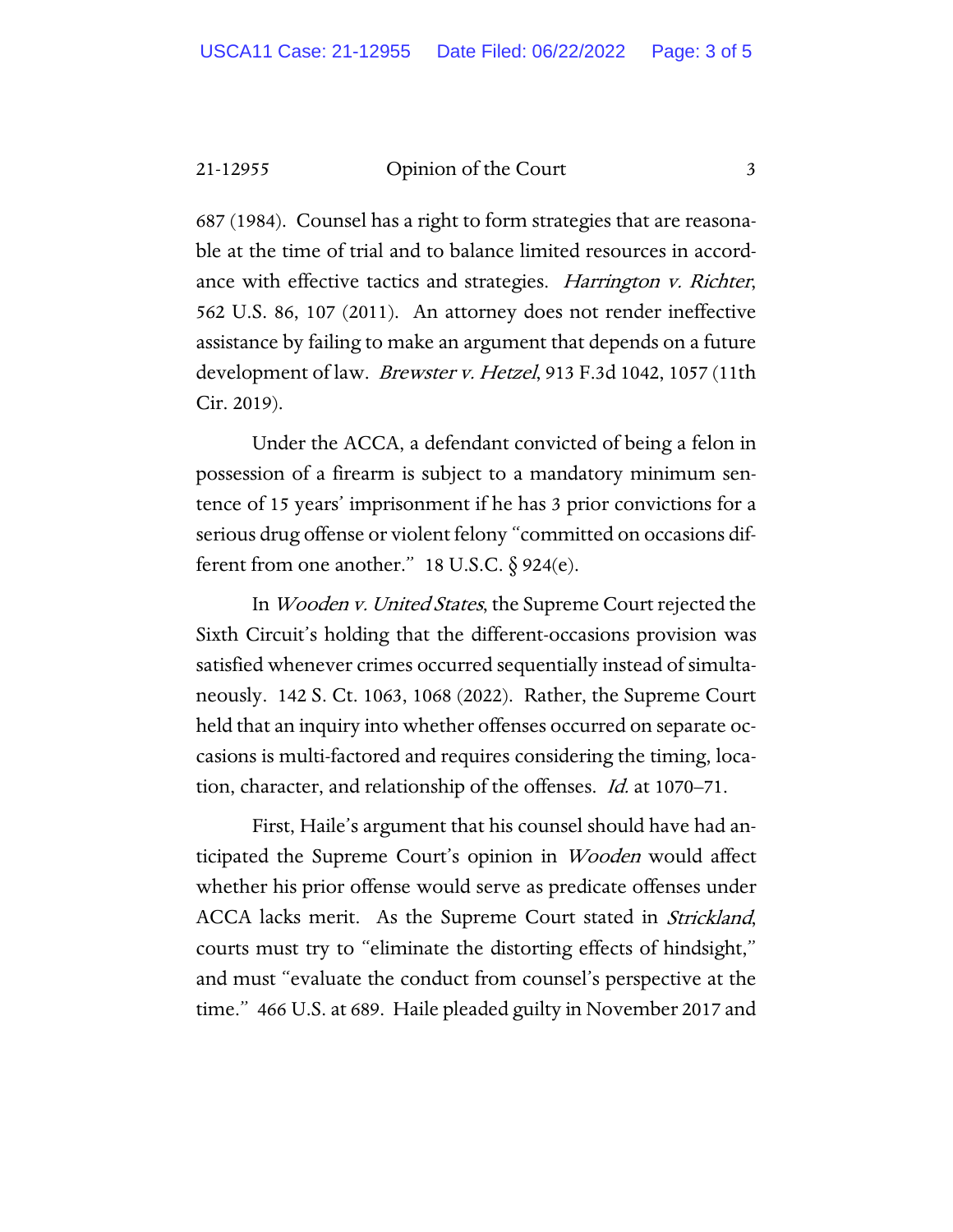4 Opinion of the Court 21-12955

was sentenced in February 2018, over three years before the Supreme Court granted certiorari in Wooden. See 141 S. Ct. 1370 (2021). Thus, Haile's counsel cannot be ineffective for failing to anticipate any future development about how Supreme Court cases, like Wooden, would have on our different-occasions analysis.

Second, before *Wooden*, we held that two crimes occurred on a different occasion because they were "successive rather than simultaneous." United States v. Longoria, 874 F.3d 1278, 1281 (11th Cir. 2017) (per curiam). We also stated that occasions separated by a week "constituted sufficient temporal distinctness under the ACCA." *Id.* at 1283.<sup>1</sup> Haile's two serious drug offenses occurred over a year apart, and thus occurred on different occasions for the purposes of ACCA. Thus, under our precedent at the time of Haile's guilty plea and sentencing, he had three qualifying convictions, and thus his counsel properly advised him that he was subject to the 15-year mandatory minimum under the ACCA.

<span id="page-3-0"></span><sup>&</sup>lt;sup>1</sup> Although we have not specifically addressed how *Wooden* impacts our prior precedent, our decision in *Longoria* appears to follow *Wooden's* reasoning that "a single factor—especially of time or place—can decisively differentiate occasions." 142 S. Ct. at 1071. Thus, considering Wooden and the facts of Haile's drug offenses, he would still have three qualifying offenses.